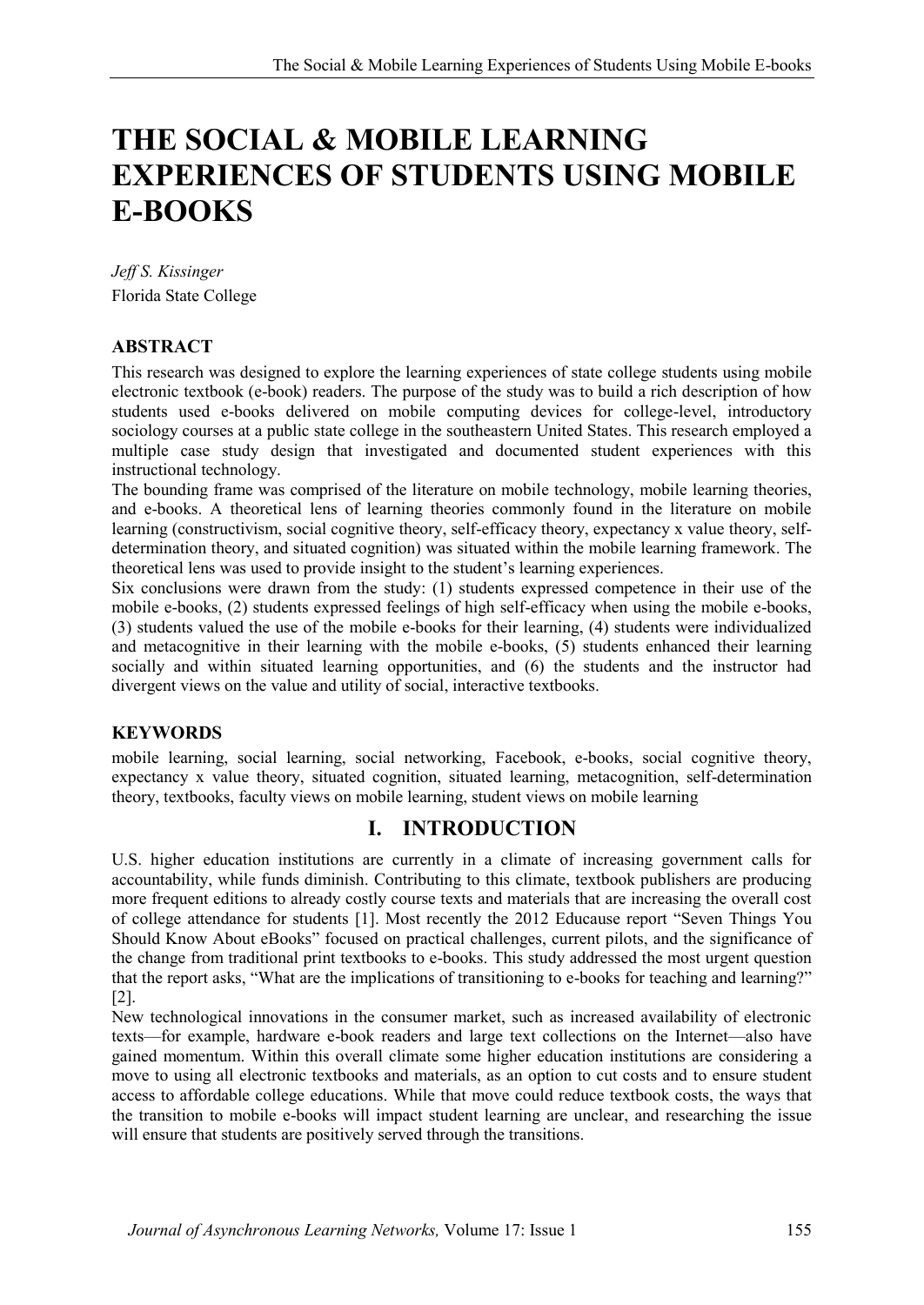## **A. Background of the Problem**

Higher education institutions are beginning to explore e-book and e-book reader use in learning environments [3, 4 ,5, 6]. The current Princeton University study employs the Amazon Kindle DX ebook reader. Likewise, the four goals of the Princeton pilot program are that (a) there would be no sacrifice in the classroom experience due to technological intervention, (b) the use of an e-reader would offer convenience to course participants, (c) the desire to print or photocopy would be reduced, and (d) the unique strengths of current e-readers would be explored. At Arizona State University and Northwest Missouri State University challenges already have emerged, such as accessibility for students with visual disabilities and student dissatisfaction with various functionalities, such as highlighting. Additionally, many of the first e-book readers such as the Kindle were not fully ADA accessible, an overall concern that remains with e-readers.

The 2011 and 2012 New Media Consortium think tanks have predicted and heavily emphasized the significance that mobility and e-books will have on teaching and learning. If their findings are true, then more data and pilots are needed, to uncover the implications for teaching and learning, challenges, obstacles, and potential novel benefits [7, 8]. Increasingly flexible and mobile distance learning methodologies are emerging that can be utilized for technology access-challenged student populations; however, significant data on issues related to teaching and learning in this fashion is lacking [9, 10].

In the fall of 2011, Florida State College at Jacksonville (FSCJ), formerly Florida Community College at Jacksonville, planned to transition from paper-based textbooks to electronic textbooks for many of its 100- and 200-level courses. As part of the college's SIRIUS Academics initiative, a college course design and textbook-publishing consortium, FSCJ would no longer print and sell paper-based versions of SIRIUS Academics course textbooks. As a measure based partly on reducing textbook costs to students and on making college education more affordable and accessible, students receive course textbooks in an entirely electronic format that can be used online and on mobile e-book reading devices. This study investigated the experiences of college students using dedicated digital e-book readers in undergraduate introduction to sociology courses. The ways that students used these devices and e-books was the focus of the research, in an effort to better understand the students' learning behaviors in a college course that employed these emerging educational technologies.

# **II. CONCEPTUAL FRAMEWORK**

The literature framing this study pertained to mobile learning, e-books and e-readers, and mobile learning theories. The theoretical lens informing this study (Figure 1), its methods, and its strategies for analysis was comprised of constructivism, social cognitive theory, self-efficacy theory, expectancy-value theory, self-determination theory, and situated cognition.



**Figure 1. Mobile eBook Learning Experience Framework**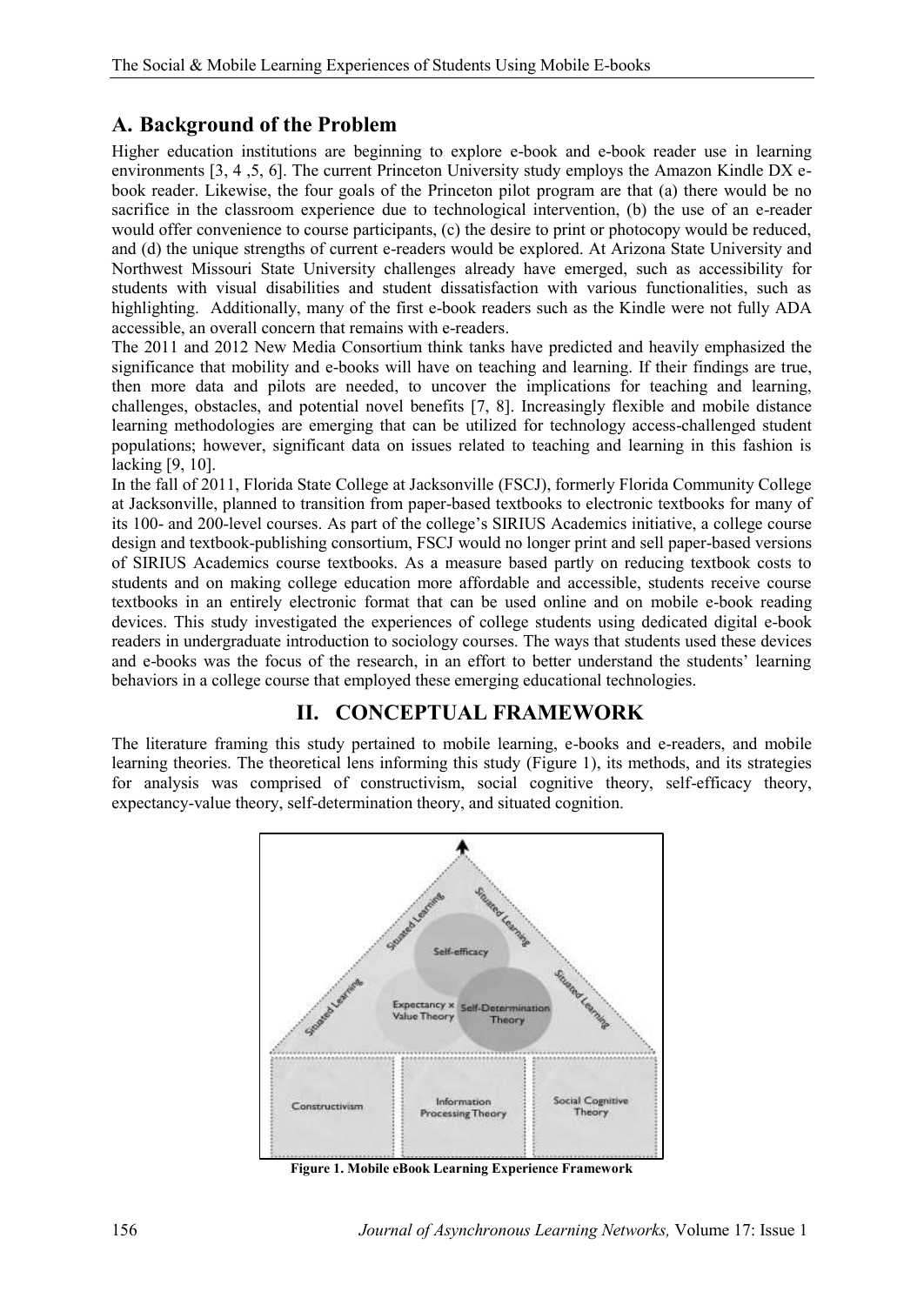# **B. Constructivism**

In their emerging research, mobile learning theorists have focused on the unique affordances that mobile technology and learning applications have made possible [10, 11]. Combined with the individual and personal nature of portable computing devices, mobile learning is perhaps uniquely suited for constructivist learning scenarios. An example of this may be on-demand information and knowledge access in the learner's authentic environment, facilitated via a mobile computer or e-book that learners use to augment their daily experiences and ultimately construct their own meanings and understandings [21, 22]. Zurita, Nussbaum, and Sharples have advocated the use of mobile technologies in pedagogical designs to foster more constructivist types of teaching and learning [23]. In their experiment with a constructivist learning environment employing wireless mobile technologies, they found that the positive learning results were greater in that situation than in a constructivist learning environment without the use of the mobile technology. For the present study, students using mobile e-book readers were situated within constructivism, and the broad theoretical notion that individuals create their own mental understandings of their experiences within the world around them.

# **C. Information Processing Theory**

One of the cognitive learning theories developed in recent times is information processing theory [20,24]. Information is taken in or perceived by senses such as sight, smell, hearing, or a combination of these. The information is then processed in working memory, where information is rehearsed and either moves onto the next stage in the model or is lost [25]. If information is rehearsed and eventually encoded, it will then be stored in long-term memory [17]. In long-term memory, the information can be retrieved for later use or supplemented with the addition of new information.

A frequently touted potential benefit of mobile devices has been their portability, which allows for more learned-centered and situational learning experiences [13, 17, 26]. However, some researchers have found evidence pointing to the limits of working memory with mobile-learning scenarios [27].

#### **1. Working Memory**

As some researchers have investigated, one's working memory capacity may influence learning in a mobile-learning scenario. For example, the undergraduate students in Doolittle and Mariano's study recalled less when they learned a lesson on a mobile device while walking around campus. Because students' working memories were divided in that experiment, their attention on the instruction was diminished [27].

#### **2. Automaticity**

Further related to working memory is the construct of automaticity, the ability to conduct tasks or mental operations with significantly less mental effort and working memory allocation [29]. Students' use of e-books on mobile learning devices probably will be impacted by the extent to which their use consumes working memory. Consequently, how students use mobile devices, and in what contexts, will further add to the understanding of mobile learning.

#### **3. Metacognition**

Essentially, metacognition is a person's knowledge about his or her learning and the related processes. For example, if students feel that listening to music while reading or studying for a test distracts them, then they may avoid studying in common areas. This example demonstrates students acting on their own metacognition and beliefs about learning, and such metacognitive strategies result in higher individual student performance [31].

## **D. Social Cognitive Theory**

As some researchers in mobile learning have noted, this interplay of learners, their environments, and their actions make mobile learning unique and potentially powerful [10,13,35]. Novel ways of learning afforded by the location-agnostic mobile computing device, which frees learners to learn anywhere, anytime, is at the core of mobile learning research. In their work toward developing a theory of mobile learning, Sharples et al. viewed the type of learning and behaviors afforded by portable mobile technologies as highly personal and situated within the individual's own authentic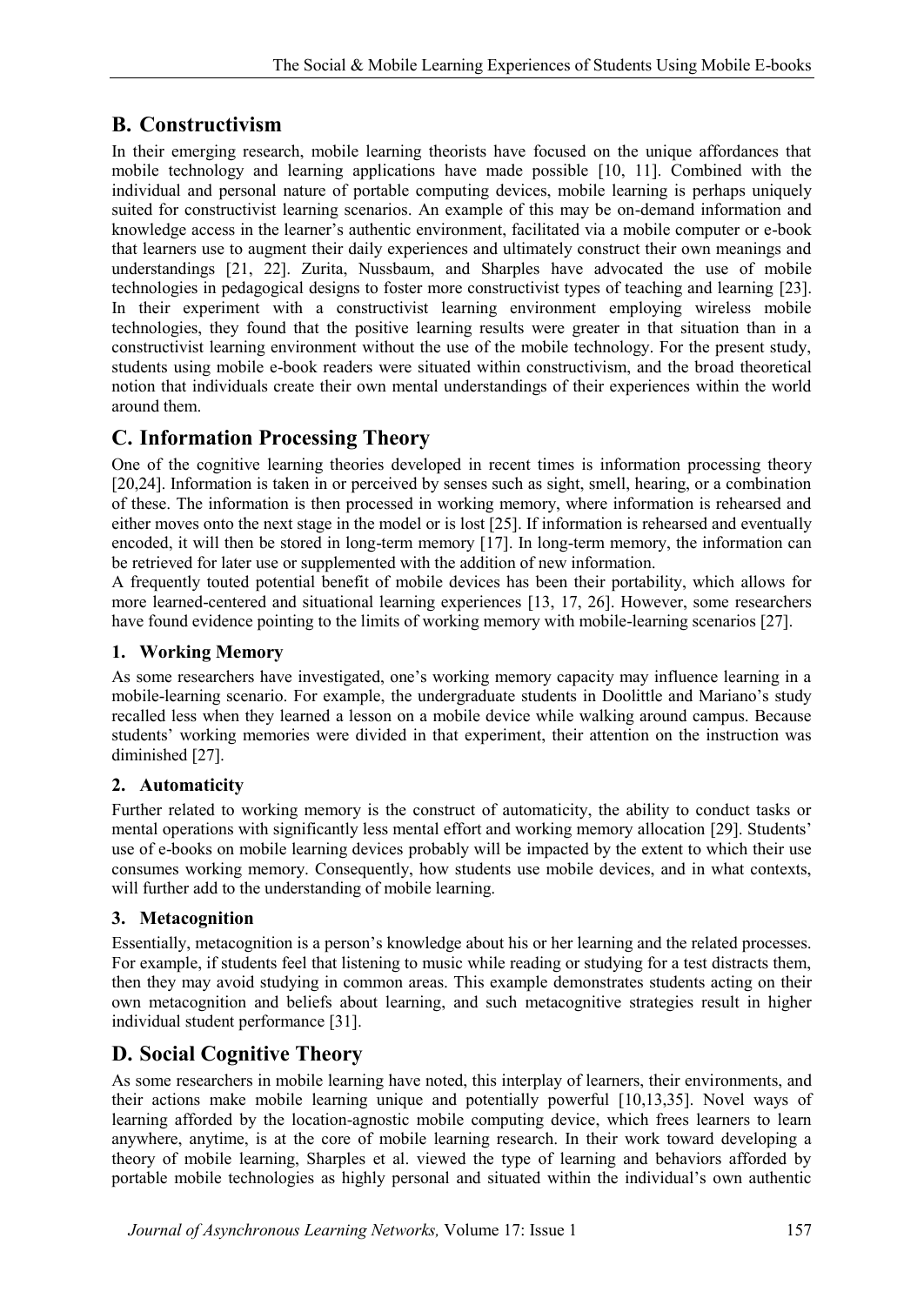contexts [14,17]. This present study focused on how the students used mobile learning technologies, thus investigating the interplay of the learner and the environment, as well as the situational aspects.

#### **1. Self-efficacy**

A subset of social cognitive theory is self-efficacy, a theory that attempts to explain learners' feelings and perceptions of their performance abilities and their choices to take actions based on these [34]. Based on the self-efficacy research regarding learning and use of computers, students with higher degrees of self-efficacy related to the use of the mobile e-books might be expected to experience greater course outcomes and a higher degree of satisfaction [36, 37, 38, 39]. However, Wang and Wang, in their work on developing a mobile computing self-efficacy scale (MCSE), expressed that the use of mobile devices is unlike generic technology or the Web, and therefore should be studied independently [40]. Wang and Wang stated, "a comprehensive MCSE instrument can provide a more accurate diagnostic tool to assess an individual's mobile computing self-efficacy than can a simple adaptation of computer self-efficacy or Internet self-efficacy scale" [40]. Building on Wang and Wang's case for studying the specific, unique aspects of mobile computing, this collective case study also attempted to explore students' self-efficacy beliefs regarding the mobile e-book technologies, as well as how technology might affect students' behaviors and outcomes in the course.

#### **2. Expectancy x value theory**

Expectancy x value theory is related to self-efficacy theory. Expectancy x value theory provides a theoretical construct regarding motivation and the variables comprised within an individual's choices and his or her likelihood of achievement [42]. In regards to the present study, this theory of learner motivation further enhances the conceptual lens through which to examine student learning with ebook technology.

#### **3. Self-determination theory**

Related to both self-efficacy and expectancy x value theory is the theory of self-determination, which is seen by some as a theory that incorporates both models, because it includes both intrinsic and extrinsic motivation [32]. Ryan and Deci explained that autonomy can increase individual intrinsic motivation and influence subsequent achievement. Ryan and Deci's research on self-determination theory also indicated that, combined with autonomy and competence, individuals are more likely to be intrinsically motivated when tasks are need related [43].

## **E. Situated Cognition**

Drawing on both constructivism and social cognitive theories, situated cognition focuses on the context in which activities occur and their application to real-world use [17]. Situated cognition furthers the belief that knowledge and the acquisition of knowledge cannot be separated from the environment in which they are used. The key components of situated cognition reside within the authentic context and purpose for which new knowledge is gained and used.

Some researchers have taken issue with situated cognition's reliance on environmental variables, questioning whether learning is fundamentally bound to a particular context in time, and further arguing that abstract knowledge can be gained through both concrete and abstract examples [48]. However, researchers in mobile learning have focused heavily on the environment, social negotiations, and authenticity of the uniquely-situated learner [10,13,36]. The present study also investigated the situated learning contexts of students using mobile e-books.

Due to the context-agnostic nature of mobile learners and portable technology, such as e-book readers, situated cognition was an ideal constructive theoretical stance in which to ground this inquiry, because it focused the inquiry on learners within their authentic, individual environments. Much research on mobile learning has focused on the technology itself, rather than its use for learning, and researchers in mobile learning have called for a shift in the research agenda to the learning [10,49] . Despite a movement in this direction, still more recent collections of cases are more focused on technology and course design versus in-depth inquiries into teaching and learning [50]. To this purpose, this study focused on several research questions about learning.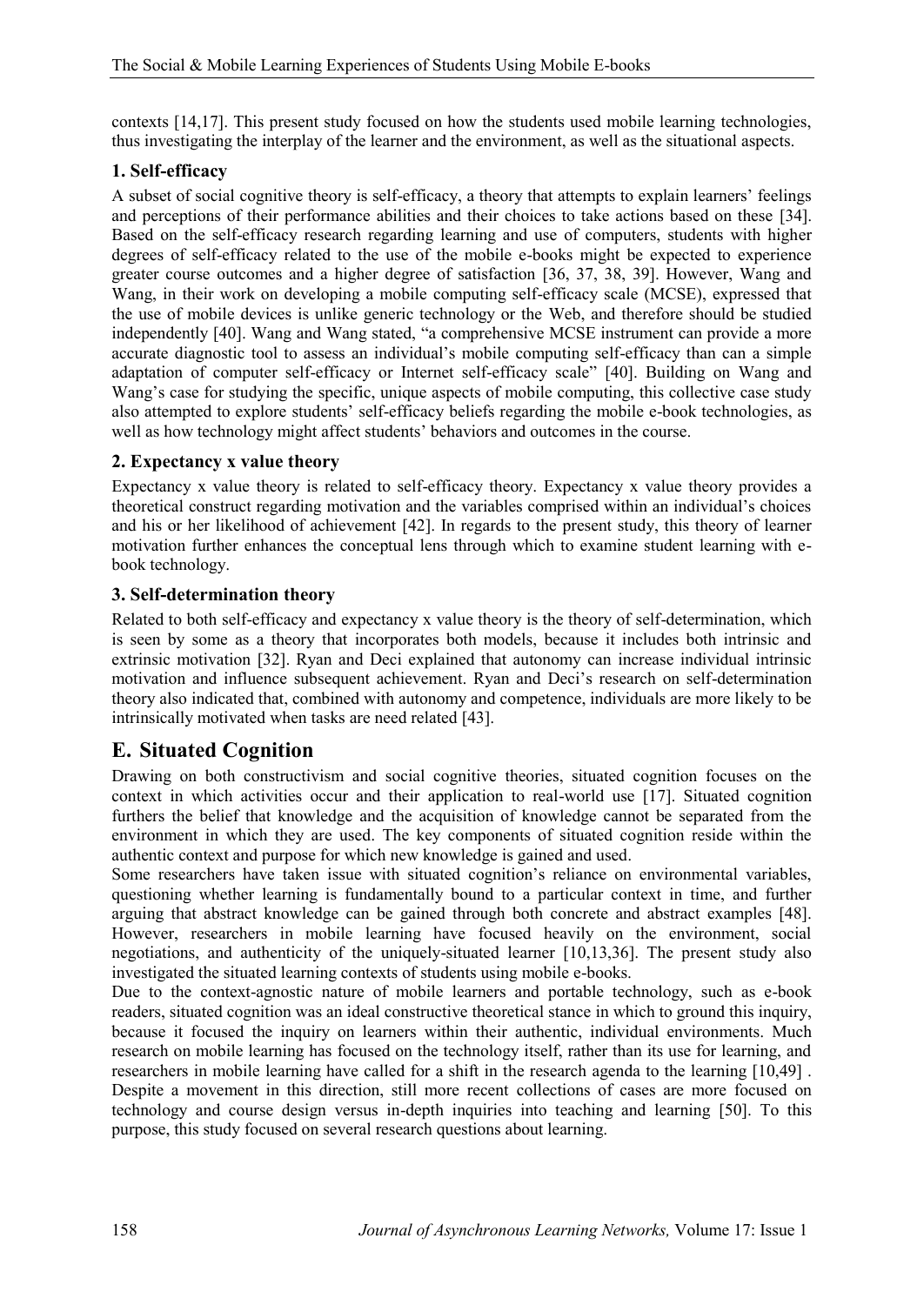## **F. Mobile Learning & E-books**

Mobile learning, also called mLearning, is the use of mobile, portable, and hand-held computing devices in learning applications and environments [51,52,53]. Traxler defined mobile learning from the perspective of the technology: "any educational provision where the sole or dominant technologies are handheld or palmtop devices," but further added that the learner may also need to be centered in a definition [12,54]. This learner-centered move in the research has been most widely promoted by Sharples et al., who considered actual learners' contexts and experiences paramount [10].

The dominant focus of most mobile learning research has been on the technology and its usability and features, rather than within a broader pedagogical framework [55]. By studying mobile learning applications and use within learning theory frameworks, such as Waycott's use of activity theory, researchers can better understand possible transformational influences and the actual learning of mobile learning [35,56]. In Sharples et al.'s formative theories on mobile learning, they moved the research agenda away from the dominant "technocentric" focus on the mobile technology and back to the learners, their contexts, and the unique potential affordances of emerging mobile practices in education [10,22].

As Cheung and Hew pointed out, the majority of the research has been limited in its scope [55]. They, along with other researchers, including Sharples et al., advocated research theoretically grounded in topics related to pedagogy [10]. Specifically, Cheung and Hew stated, "The use of theoretical foundations will help inform the pedagogy of using them—a key success factor to the successful use of mobile devices to enhance learning" [55]. While some research examples of this move to more pedagogically-framed inquiries exist , more research in this vein is needed, to explore possible positive and challenging aspects facing the learner in mobile learning scenarios [35,50,57,58].

Many researchers have touted the potential of mobile learning to promote new learning opportunities and expanded lifelong learning, and specifically have championed the mobility aspect of mobile learning, in terms of the potential of more authentic, learner-centric contexts.

However, researchers must be diligent and careful not to let this mobile learning potential influence their research or agenda in overly optimistic terms [10, 35, 59, 60]. In an experiment involving working memory capacity and multimedia lessons on an iPod, conducted with university students as subjects, Doolittle and Mariano found that students using the multimedia lessons in a stationary context—i.e., in a classroom setting—performed better on post-lesson assessments than students that viewed the lessons on the iPod while walking around the university campus [27]. That study was unique in that it highlighted one potential weakness in mobile learning scenarios. More importantly, the study underscored the need for additional research, grounded in pedagogical frameworks, to explore all facets of students learning with mobile technologies. Understanding students' learning and the unforeseen factors, both positive and negative, will better inform educational researchers, designers, and leaders.

## **III. RESEARCH QUESTIONS**

**Primary Question**: What were the learning experiences of students using mobile e-books in online and classroom-based introductory sociology courses?

**Subquestion A**: What factors contributed to students' successful use of mobile e-books to support their learning?

**Subquestion B**: What factors inhibited students' successful use of mobile e-books to support their learning?

**Subquestion C**: What changes to mobile e-books did students want that would best support use of these devices for learning?

## **IV. METHODOLOGY**

Because mobile learning is a relatively new model for delivering courses, little research exists on how best to design and deliver these courses. Dominated by a technocentric research agenda, existing inquiries have focused on the mobile devices themselves, infrastructure, and usability, not learning [49]. However, inquiries related to teaching and learning are also needed [9,10]. In one of the most comprehensive collections of research on mobile learning, *Mobile Learning: A Handbook for Educators and Trainers*, the authors compiled 12 case studies related to mobile learning [49]. The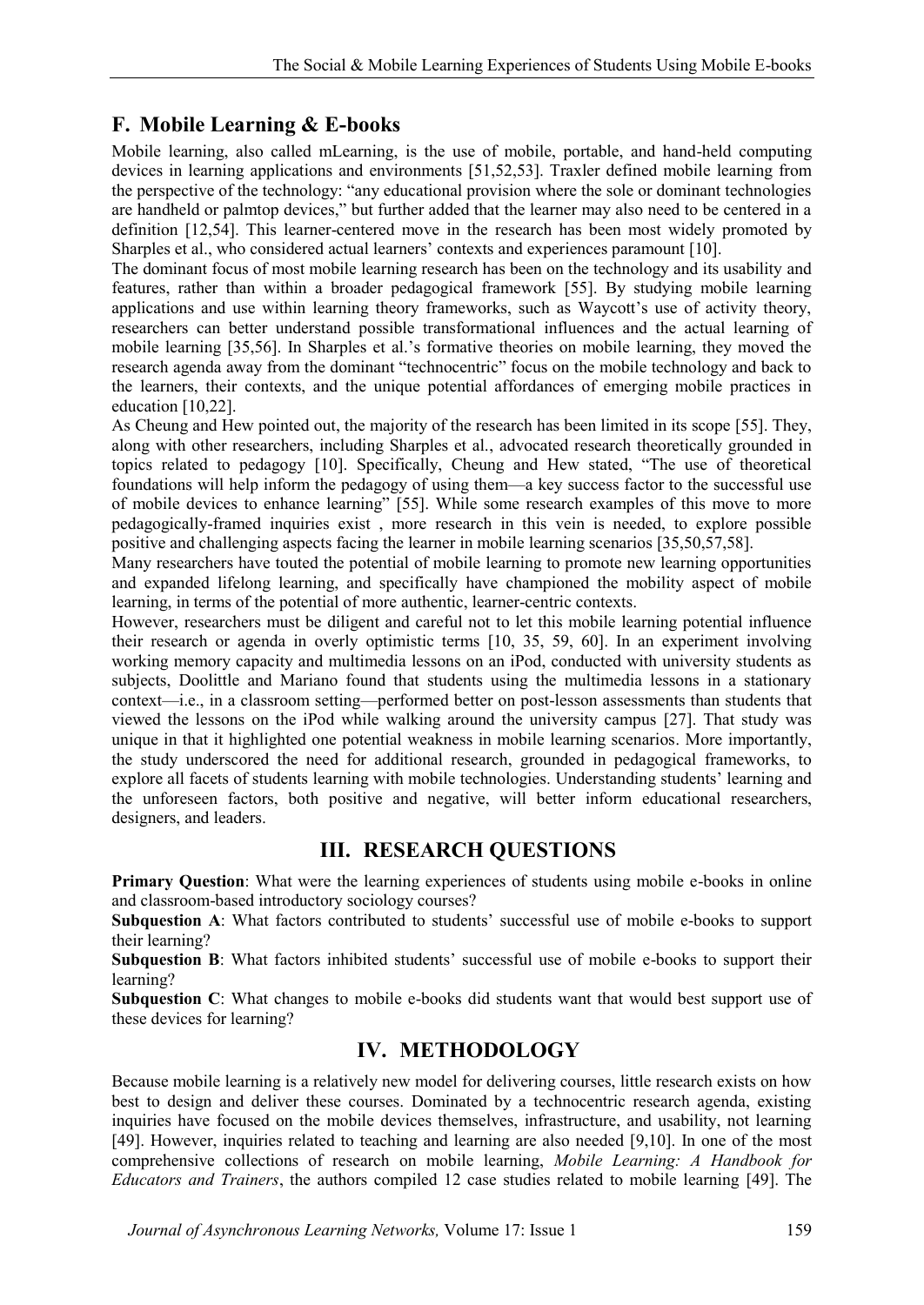authors called attention to the need for inquiry regarding the best mix of teaching methods and technologies, so future researchers can promote effective mobile-learning scenarios. Furthermore, in a report on emerging research issues in mobile learning, "Big Issues in Mobile Learning," researchers Sharples, O'Malley, and Taylor emphasized a shift of the agenda away from examining the mobile devices and back to teaching, the learners, and the learners' perspectives [61]. A research agenda that informs the teaching and learning aspect of mobile learning is needed, and that agenda was the guiding principle of this qualitative design.

A qualitative approach was best aligned with this study, to fulfil the purposes of particularization versus generalization. From authentic participant voices, artifacts, and real-life events, a detailed record of students' mobile learning experiences was constructed. The collected data were understood through the theoretical framework established in Section II.

This study's epistemological approach was grounded in a naturalistic and constructivist research paradigm, focused on the particular contexts and experiences of individuals' cases, which served as the repository for in-depth mining of qualitative data based on real lives and events [62]. These data helped accomplish the overriding goal, to further educational leaders' and researchers' understanding of actual, lived experiences of students using mobile technologies for their learning. A collective case study approach was employed to accomplish this purpose [63].

# **G. Setting and Participants**

The participants for this collective case study were undergraduate students at Florida State College at Jacksonville (FSCJ), a large college in the southeastern United States. The setting was appropriate because the college transitioned to completely electronic textbooks for most of its institutionallypublished course materials during the 2010–2011 academic year.

## **H. Data Sources**

To build the case records and database that informed understandings of students' mobile e-book learning experiences in this collective case study, data were collected from multiple sources [64]. Yin referred to a convergence of evidence in data collection efforts, as researchers draw on multiple data sources to employ in triangulation analysis techniques, which aim to corroborate facts and phenomenon [65]. This study was comprised of both archival data and data that were collected after approval of the full research protocol by the University of North Florida's IRB.

# **I. Archival Data**

Thirteen students using the e-books in both the online and face-to-face sections maintained written journals. Two-part, open-ended writing prompts were e-mailed to the student volunteers every week, asking them to record their thoughts, feelings, and experiences using the e-books. These journals were submitted as secure text documents through the Blackboard® learning management system (LMS) to an e-book community established for that purpose. Each of the 13 student volunteers completed 9 journal entries. The self-reported student data were added to the collective case study database after the study was approved, and students provided informed consent for these materials to be included in the present study.

In addition to the student journal data, any available archival data were retrieved from student e-book notes. With the ASUS<sup>®</sup> Eee PC<sup>™</sup> 1005HA netbooks, through MyScribe<sup>©</sup>, students could record and save their notes directly into the e-book. These notes could be compiled and used for reviewing, studying, or sharing. For the three students who used this functionality, these data were collected from the ASUS<sup>®</sup> devices and added to the case study database. The Sony<sup>®</sup> PRS-505 Reader had no equivalent feature; therefore, these types of data were not collected from those devices.

## **J. Data Collection**

The final and most extensive step in the data collection involved conducting qualitative in-depth interviews with 7 out of the original 13 students who agreed to participate. The interviews were semistructured and open-ended, designed to uncover students' actual mobile e-book course experiences related to their learning [66]. The question prompts were designed to enlighten the understandings of student e-book use within a constructivist, social cognitive, and situated learning framework. Students were asked to explain how and where they used their mobile e-books, providing details of any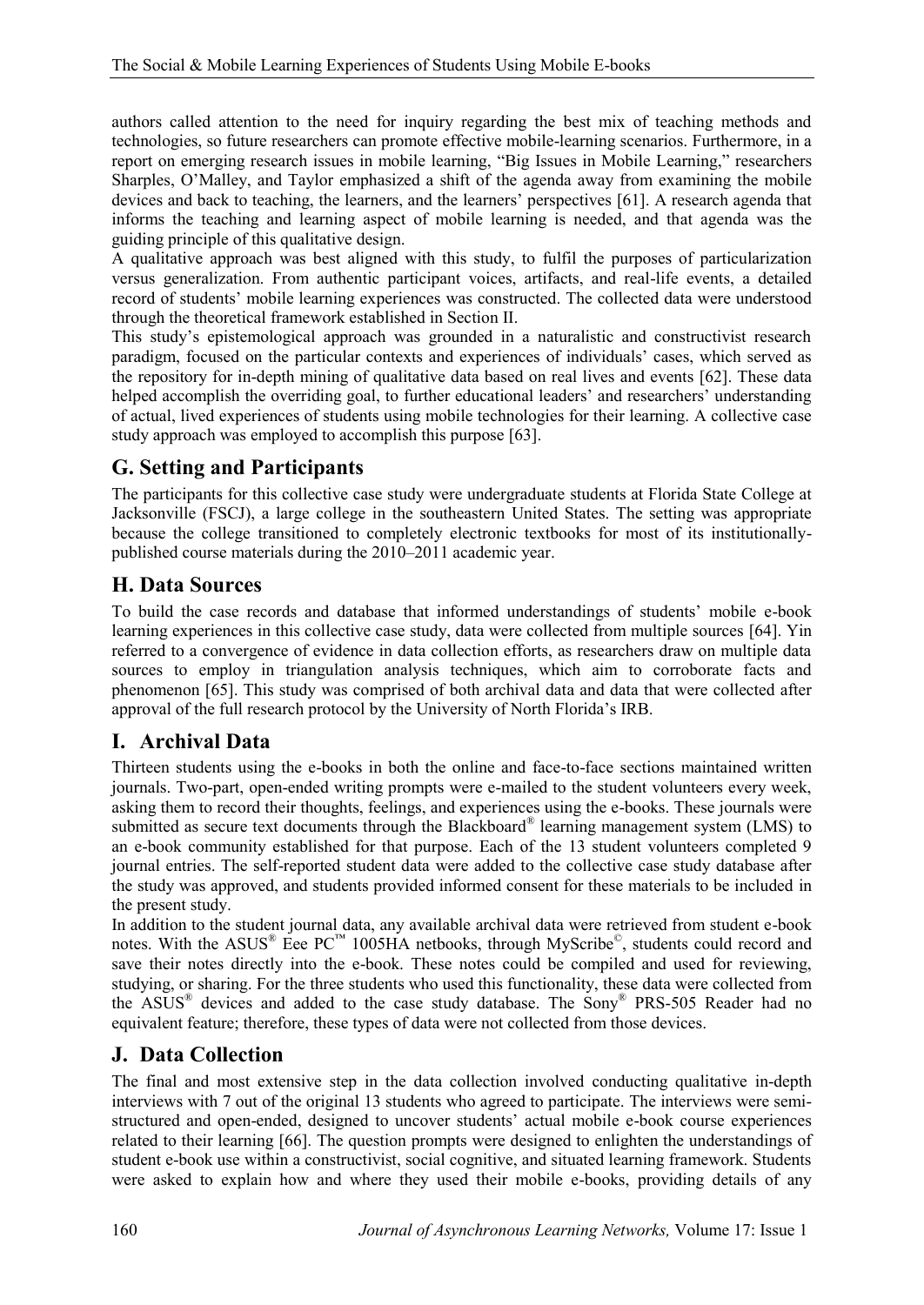common or novel applications during their courses.

In addition to student interviews, the instructor participated in semi-structured interviews. The purpose of these interviews was to further enhance the overall case record and to triangulate with the other data sources. The instructor interview and all student interviews were recorded, transcribed, and added to the case study database.

Table 1 delineates information regarding the seven student volunteers' demographics, chosen devices, and course types.

| Name                | Gender Age |    | Device                                | Course Type |
|---------------------|------------|----|---------------------------------------|-------------|
| Student A Male 24   |            |    | ASUS <sup>®</sup> Netbook Traditional |             |
| Student C Female 21 |            |    | Sony <sup>®</sup> Reader Online       |             |
| Student D Female 20 |            |    | Sony <sup>®</sup> Reader Online       |             |
| Student K Male 24   |            |    | ASUS <sup>®</sup> Netbook Traditional |             |
| Student M Female 42 |            |    | ASUS <sup>®</sup> Netbook Traditional |             |
| Student R Male      |            | 23 | $ASUS^{\&}$ Netbook Online            |             |
| Student T Female 59 |            |    | $ASUS^{\circledR}$ Netbook Online     |             |

**Table 1. Student Demographic, Device, and Course Information**

#### **K. Data Analysis Summary**

Employing the general analytical strategy of relying on theoretical propositions, the data collected in this study were examined through various methods and techniques chosen for their abilities to enhance understanding [65]. These included constant comparative analysis, open and axial coding, and Yin's analysis techniques—pattern-matching and cross-case synthesis [65,67]. The overall purpose of the chosen data analysis strategies and techniques was to develop insight to the students' learning experiences with mobile e-books.

The information gathered in the collective case study database was analyzed on three levels:

Level 1: student case descriptions,

Level 2: interview excerpt topical categories, and

Level 3: thematic cross-case syntheses.

## **L. Student Interview Transcript Coding**

All of the students' interview transcripts were coded into seven primary categories. These categories were based on the study's theoretical framework or were derived after the interview transcript review. The categories based on the theoretical framework are social constructivism, self-efficacy, and situated learning; categories based on interview transcripts are acceptable social use, personal learning environments, student e-book activities, and student motivations. In addition to the seven primary categories, a combination of categories derived from the theoretical framework and unique categories extracted from the data analysis emerged.

## **V. DATA ANALYSIS**

## **A. Summary of Level 1 Data Analysis**

The first level of data analysis for this study examined students' general demographic information, familiarity with mobile e-books prior to the study, as well as initiating an exploration of themes that emerged from students' interviews. These themes were coded to reveal various topical categories, some of which were identified in the theoretical framework and some of which were novel. Novel categories that emerged during the coding process were selected for their ability to address the overriding research questions and purpose.

## **B. Summary of Level 2 Data Analysis**

The level 2 data analysis contained student interview text excerpts that were organized within coding categories established during the level 1 data analysis. These student interview transcript texts comprised the qualitative data that was analyzed through grounded theory procedures. This process involved selecting text and passages and organizing them into thematic codes that aligned with the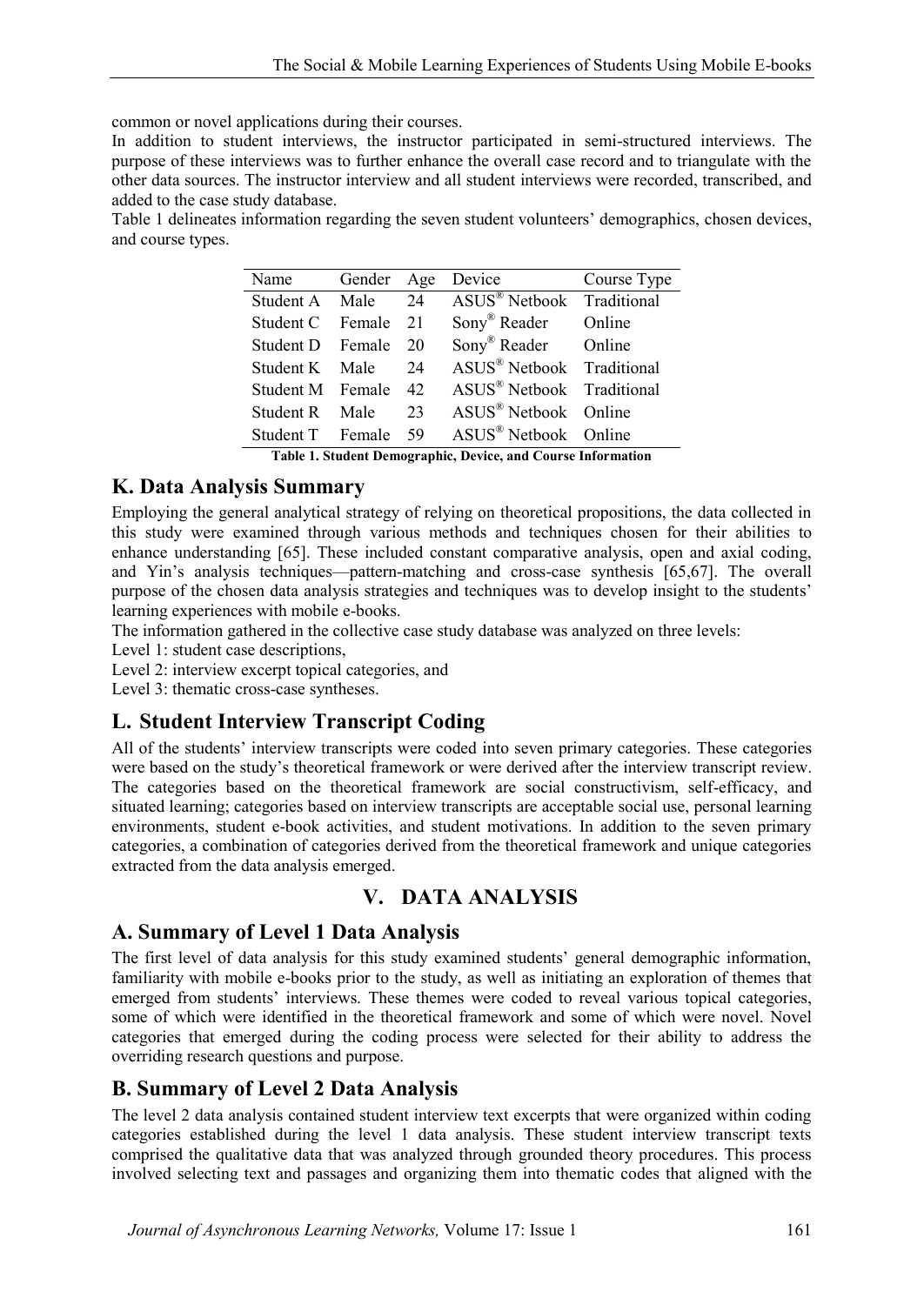constructs of the theoretical framework of this study, such as metacognition, and novel categories, such as acceptable social use. These thematic code categories included acceptable social use, personal learning environments, emotional media, expectancy x value theory, metacognition, e-book activities, self-determination theory, self-efficacy, situated learning, social constructivism, and usability. These thematic categories, as well as their corresponding subcategories, are listed in Table 2.

| Categories                       | Subcategories                                                   |  |  |
|----------------------------------|-----------------------------------------------------------------|--|--|
| Acceptable Social Use            |                                                                 |  |  |
| Personal Learning                |                                                                 |  |  |
| Environments (PLEs)              |                                                                 |  |  |
| <b>Student E-book Activities</b> | Printing                                                        |  |  |
|                                  | Highlighting                                                    |  |  |
|                                  | Key word searches                                               |  |  |
| <b>Student Motivations</b>       | Competence                                                      |  |  |
|                                  | Value                                                           |  |  |
|                                  | Persistence                                                     |  |  |
|                                  | Time urgency                                                    |  |  |
| Self-efficacy                    | Difficulty of use                                               |  |  |
|                                  | Confidence                                                      |  |  |
|                                  | Sources of confidence                                           |  |  |
|                                  | Previous technology experiences                                 |  |  |
| Constructivism                   | Student claims of no e-book interactions with other<br>students |  |  |
|                                  | E-book use to support online discussions                        |  |  |
|                                  | Desire for social learning textbook                             |  |  |
| <b>Situated Learning</b>         | Anytime, anywhere learning                                      |  |  |
|                                  | Disruptive locations                                            |  |  |
|                                  | Cognitive load                                                  |  |  |
|                                  | GPS textbook analogy                                            |  |  |
|                                  | Situated learning instructional design                          |  |  |

**Table 2. Thematic Categories and Corresponding Subcategories**

#### **C. Summary of Level 3 Data Analysis: Thematic Cross-Case Syntheses**

The purpose of the third and final level of analysis was to address the study's three subquestions of this study, which examined factors contributing to and inhibiting students' successful use of mobile ebooks to support their learning, in addition to what changes to mobile e-books students felt would best support their use of these devices for learning.

#### **1. Research Subquestion A: What Factors Contributed to Students' Successful Use of Mobile E-books to Support Their Learning?**

Three main factors emerged from the data that created increased understanding of this question for these students using mobile e-books: nonlinear use, mobility, and situated learning. Nonlinear use transpired when students described instances where they used the e-book in a nontraditional way—for example, skipping around a chapter instead of reading it from beginning to end. While traditional, print textbooks also can be used in a nonlinear fashion, the students in the study described how they used unique features of the e-books that increased nonlinear usage, particularly the search and bookmarking functions.

Related to Student A's perspective on the perceived mobility benefits was the perceived learning value placed on the affordance of situated study within his everyday life, such as in bookstores and coffee shops. Student A felt that his learning was enhanced by this mobile affordance of allowing his reading and learning to take place where he chose, describing how he felt he experienced deeper engagement with sociological concepts by witnessing them in the world and discussing them with people in his environment.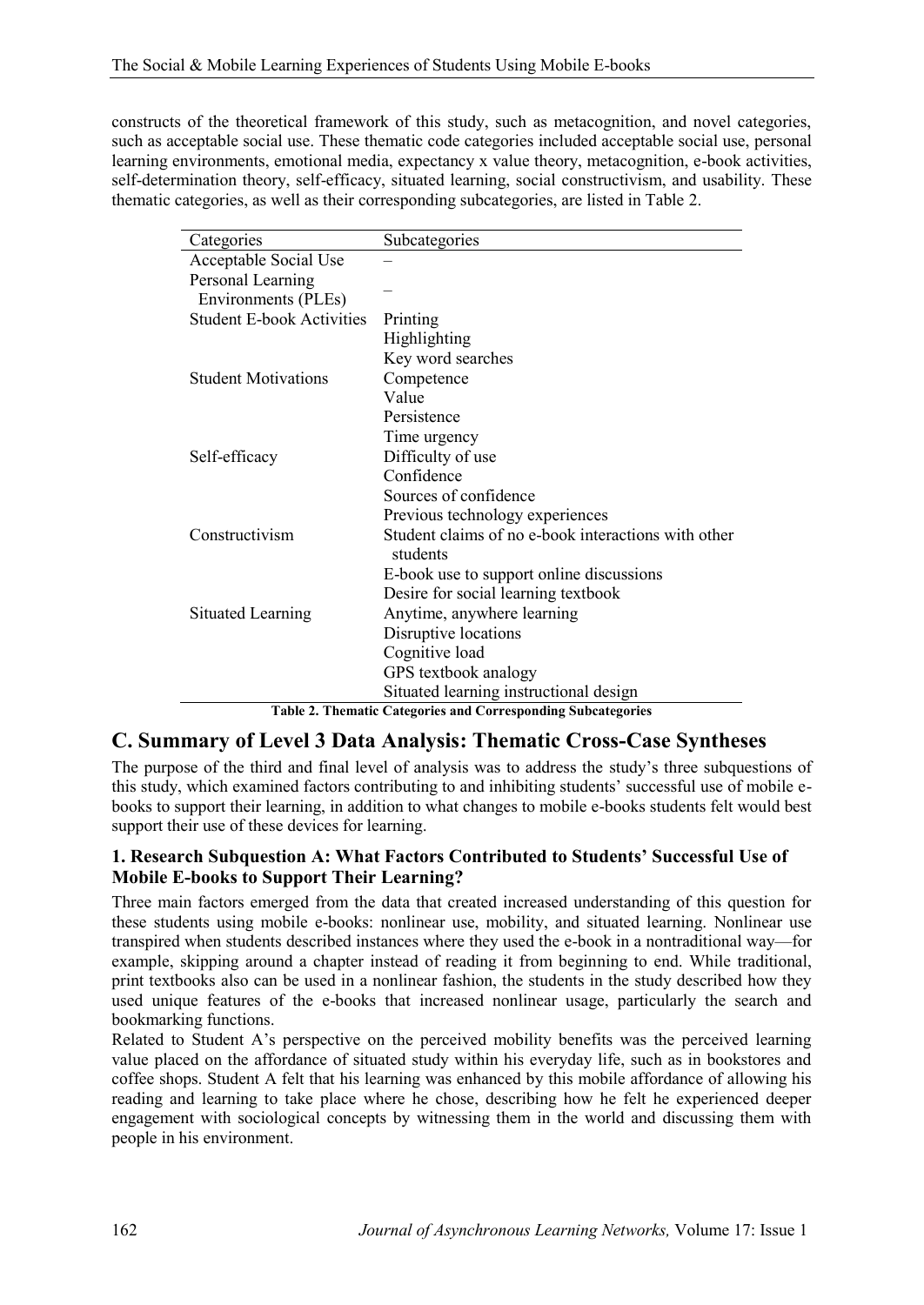#### **2. Research Subquestion B: What Factors Inhibited Students' Successful Use of Mobile E-books to Support Their Learning?**

Based on the data, two main factors enhanced understanding of the factors that inhibited students' successful use of mobile e-books to support their learning: perceived value of the e-book and mobility. One student did not persist, due to a misconception about the e-book and the low value she placed on its use for her learning. Moreover, some students described mobility as a positive influencing factor for their learning, while others saw this same factor as a negative factor.

#### **3. Research Subquestion C: What Changes to Mobile E-books do Students Want That Would Best Support Use of These Devices for Learning?**

In addressing the question about what changes to mobile e-books students wanted—changes they felt would best support use of these devices for learning—four factors were identified. These ranged from issues in basic usability, such as print functionality, to more learning-oriented concerns, such as the concept of a social textbook (that is, one that is interactive and collaborative). The four factors were removing restrictions, adding advanced searching, providing a short user guide, and providing an interactive social learning function.

# **VI. CONCLUSIONS**

Six conclusions were uncovered through the three levels of data analysis, and all conclusions related to the study's primary research question and corresponding subquestions. These conclusions are as follows:

Students expressed feelings of competence

Students expressed feelings of high self-efficacy

Students valued using the e-books for their learning

Students perceived e-book use as metacognitive and individualized

Student use demonstrated that e-books can enhance learning

Student and instructor views on the learning value of social texts diverged

## **A. Students Expressed Feelings of Competence**

In response to Research Subquestion A—what factors contributed to students' successful use of mobile e-books to support their learning?—students reported that they competently used their ebooks. The students in this study received no formal instruction on using the e-books, regarding how to turn the devices on or how to navigate in the e-book itself. Students were simply provided the device of their choice to use. Usability did not emerge as a problem or hindrance in this study, as students expressed a universal competence in their abilities to use the e-books. Likening the e-books to laptops, televisions, and other familiar technology, students apparently were able to generalize these past experiences to the e-books.

# **B. Students Expressed Feelings of High Self-Efficacy**

Also in response to Research Subquestion A—what factors contributed to students' successful use of mobile e-books to support their learning?—all of the students in this study expressed feelings and perceptions of high self-efficacy. Students universally expressed beliefs of being empowered and in control, and they expected to be successful in using the e-book for their learning. While some students did express a short "warm-up" period when initially using the ASUS® netbook and Sony® e-book reader, they quickly started using the e-book successfully and continued to use it throughout the course.

As for the instructor in this case study, his early interview comments characterized self-efficacy as a "learning bump" that needed to be overcome before students could get on to the business of his class and learning about sociology. His comments supported the notion, advanced by Wang and Wang, that self-efficacy in mobile learning is a fundamental construct that must be addressed before students can focus on their learning [40].

Within this collective case study, all students were found to have feelings of high self-efficacy using their mobile e-books for their learning. However, those perceptions did not always result in persistence in e-book use or overall success in the course. For example, despite describing feelings of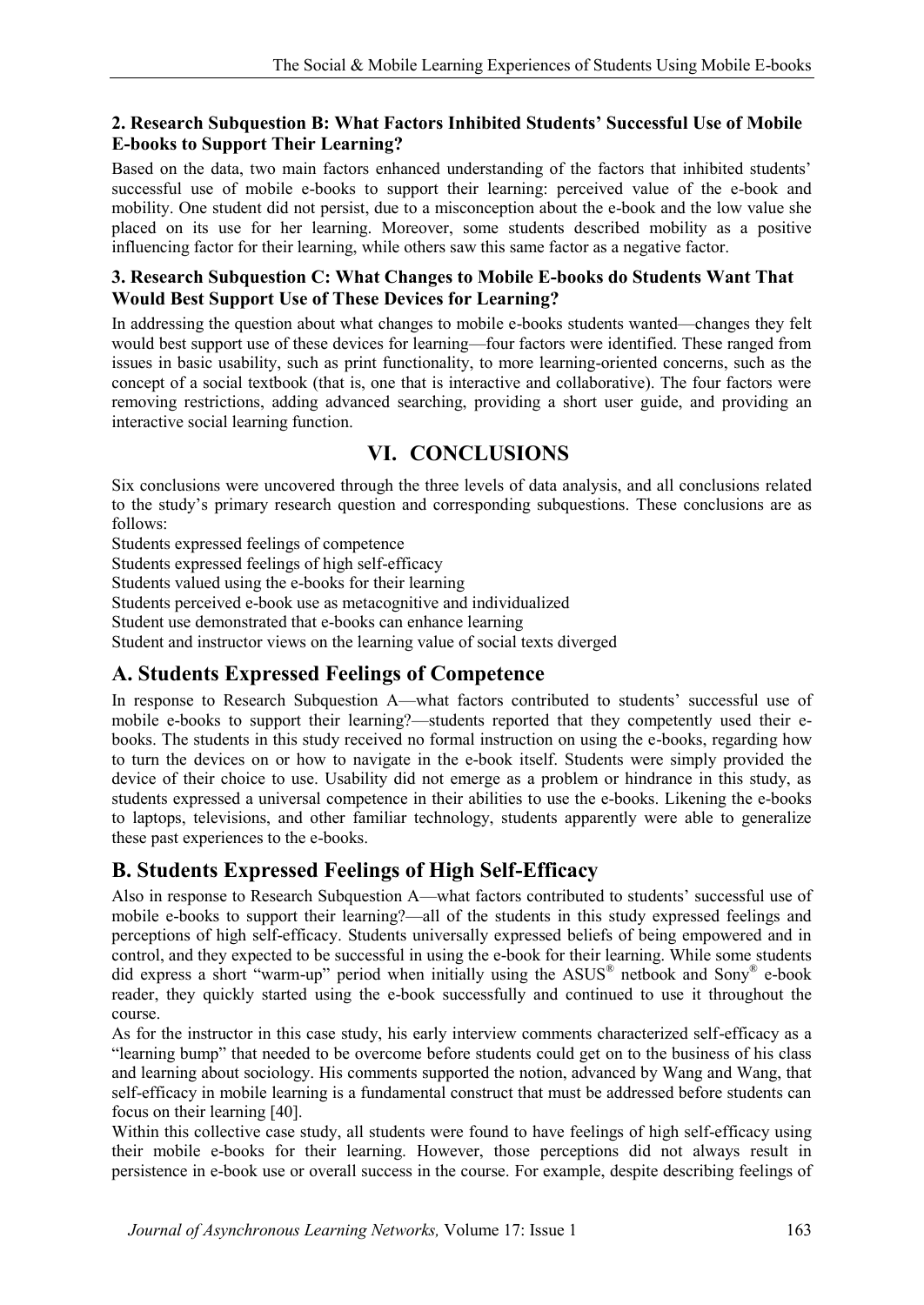high self-efficacy, Student M stated that she stopped using the ASUS® netbook e-book after 3 hours, instead resorting to the traditional print textbook. During the instructor interview, he shared that this student did not pass the course and had actually stopped attending class. Apparently, for this student, her overall learning experience was not ideal. The cause for the student's abandonment of the course was unknown, but evidence as to why she did not persist in the use of her e-book was revealed, which pertains to the next major conclusion of this study, student value of e-book use.

# **C. Students Valued Using the E-books for Their Learning**

In addition to students' perceptions and feelings of high self-efficacy in using the e-books for their learning, all but one student expressed the positive value of using the e-book. This factor and conclusion enlightens Research Subquestion A—what factors contributed to students' successful use of mobile e-books to support their learning?—and Research Subquestion B: what factors inhibited students' successful use of mobile e-books to support their learning? The students' learning experiences with the mobile e-books is best understood when viewed through the theoretical framework of this study, and particularly by employing expectancy x value theory.

Expectancy x value theory on learner motivation and persistence, while related to self-efficacy, is better-suited for enhancing understanding of the learning experiences of the students who valued and persisted in using the mobile e-books. Students interested in particular topics in sociology may be more motivated to read these in a textbook. Related to self-efficacy, the learner's perceived importance of a task is related to his or her self-concept and his or her ability to complete the task successfully. The utility value of a task is the extent to which completing the task will benefit the learner in reaching a certain goal. An example of utility value is the perceptions of students' use of the e-book as a beneficial learning tool.

Lastly, the cost of a task is the negative side of participating in a behavior. If students feel the e-books are too difficult to use and master, they may not persist and may instead resort to a method that is perceived to have less associated cost. The fact that all but one student valued the use of the e-book illustrated that the students felt the technology was useful and helpful for their learning in the course.

The factor of e-book value and associated cost was revealed as a factor that could contribute to or inhibit students' successful use of e-books. Further studies on student motivation for using the ebooks—in particular the factors of student-perceived value and cost—may increase understanding of why some students would choose to successfully use this technology for their learning and why others would choose not to persist.

# **D. Students Perceived E-book Use as Metacognitive and Individualized**

Addressing Research Subquestion A—what factors contributed to students' successful use of mobile e-books to support their learning?—the fourth major conclusion that emerged from this study was that students were individualized and metacognitive in their e-book use. Mobile devices, unlike traditional computers, have been found to be regarded as more personal by users [14, 15]. This may begin to explain why students in this case study, while describing similar uses of their e-books, also reported individual e-book uses that they felt best supported their learning in the course.

Students C, D, and K all expressed that they used the e-book as a music device. Some explained, as Student C did, that this was a way to minimize learning distractions. Whether on a road trip to a sister's wedding or on campus in between classes, these students described instances of enhancing their concentration with the e-book by using it with music. Information processing theory is a key to understanding the learning experiences of students in these examples with music. These students, by describing how they enhanced their ability to concentrate, read, and study with the e-book, exercised their metacognition about their own understandings of how they learn best—by using the e-book with music. The students augmented their surroundings to create personal learning environments that they thought would best support their learning.

All students in this case study gave examples of how they used the e-books' various functionalities, like searching and bookmarking, to best support their learning. Some students expressed individual, metacognitive epiphanies, such as when Student T discussed how the key word searches provided multiple benefits for her. This functionality saved her time, allowed her to be more efficient as she participated in the discussion boards, and helped her review the course concepts with more depth and understanding. Student T explained that because searching was quick and efficient, she found herself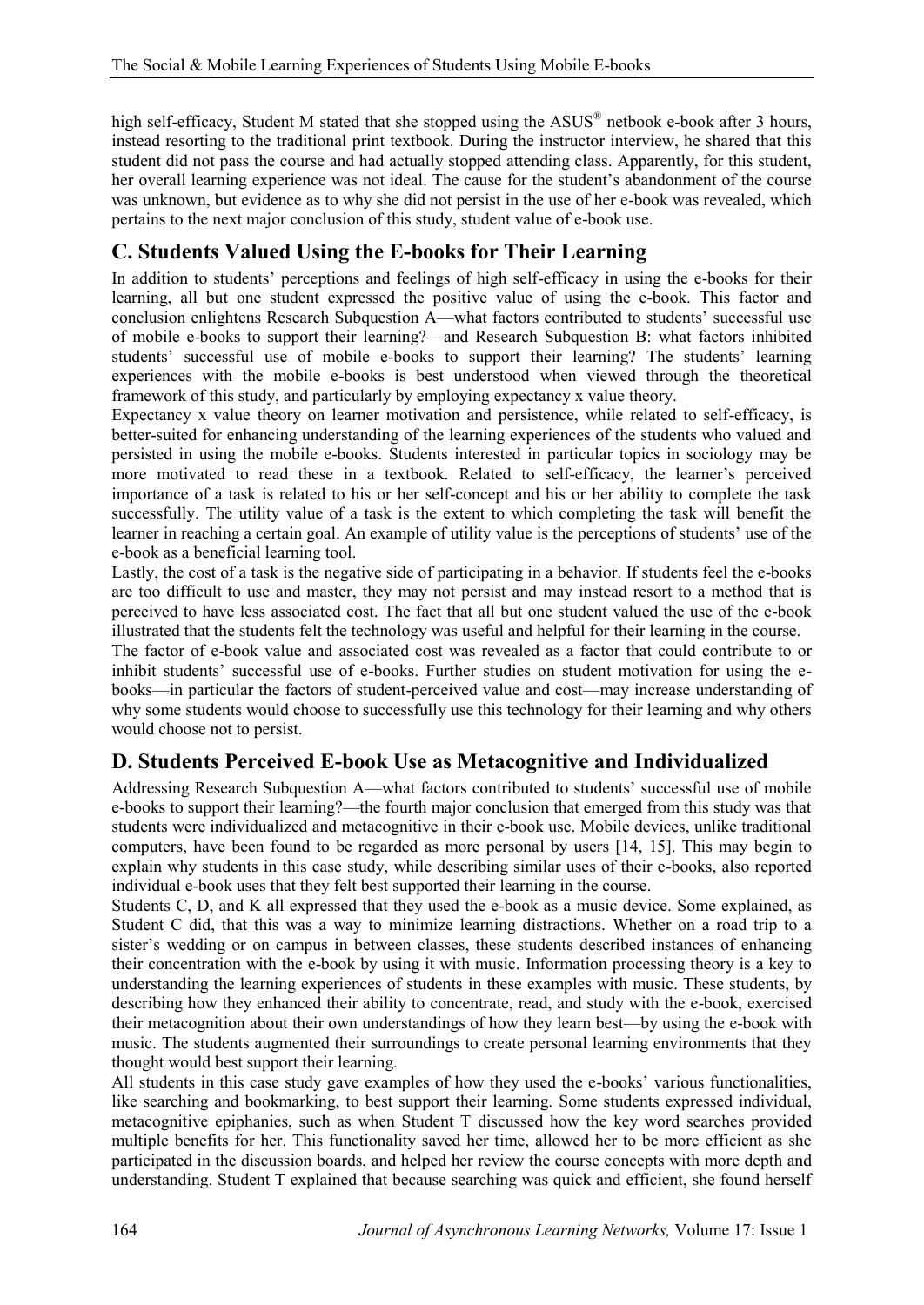taking the time to review the concepts, instead of guessing. She referred to this as "constant reinforcement," as she read and reread passages in her text, and looked up concepts and definitions while she completed the online quizzes and discussions.

Similar to Student T's use of key word searches, Student C expressed that using bookmarks in the Sony® e-book reader increased her learning interactions in the online discussion boards. She compared using the bookmarks to a hard copy of text; with the hard copy, she would have to flip through pages to find information. However, the bookmarks in the e-book saved her time, and she then used this time to revisit the online discussions and help her classmates by providing information from the e-book. Student C was metacognitive in her thinking regarding not just her own learning but also regarding how her extra participation in the discussion would enhance the overall learning of her class.

Related to purposeful and individual e-book use, students also took time to consider their environments and social contexts. Student A, in particular, was contemplative while discussing how he used the ASUS<sup>®</sup> netbook e-book in public, at a local bookstore with a friend. He described how he felt that using his e-book in public raised fewer social barriers, as opposed to a traditional, print textbook. Student A felt that he could be more discrete with the e-book, but still make use of his time there to learn and participate in his class.

Like Student A, Student C's experience using her Sony® e-book reader in the hospital provided an example of metacognitive e-book use. She related the story of quietly using the e-book with one hand, while her baby slept in her other arm. Student C explained that the e-book afforded her the ability to discretely read while waiting to see her doctor; she enjoyed that no one could tell what she was doing, which could have had the benefit of minimized social interactions and disruptions. Both Student A and Student C, in their personal methods, exercised knowledge and behaviors about using their ebooks. Student C, however, appeared to have more distinctly practiced metacognition, based on her cognitive beliefs about her learning with the e-book.

The various examples detailed in this section, such as listening to music or considering environmental and social aspects of e-book use, demonstrated how student learning experiences in this case study were personal and perhaps metacognitive. This metacognition contributed to students' successful use of the mobile e-books. In addition to these metacognitive uses of the e-book, students augmented their learning by choosing their individual learning contexts, which corresponds to how mobility affords enhanced learning experiences, the next major conclusion that will be discussed.

## **E. Student Use Demonstrated That E-books Can Enhance Learning**

E-book use as a learning enhancement relates to Research Subquestion A—what factors contributed to students' successful use of mobile e-books to support their learning?—and the primary research question: what were the learning experiences of students using mobile e-books in online and classroom-based introductory sociology courses? Drawing mainly on research in situated learning, Sharples et al. and others contended that through mobility, learners may experience more contextualized, authentic learning opportunities that transcend those typically available within the confines of a classroom [10,12,17,54].

Student T said that she primarily chose to use her e-book at home, which for her was the most comfortable location and one that had the fewest distractions. Student A preferred to use the e-book while in public, such as at a local bookstore with friends. Both Student T and Student A expressed their sense that where they used the e-book impacted their ability to learn effectively, demonstrating metacognition in their choices. In these two cases, students expressed a level of metacognition, where they thought the location of their e-book use had the ability to positively or negatively influence their learning.

While there may be great potential in exploiting the situated nature of mobile learning applications, limited studies have stated a need for caution. In particular, one study on the working memory constraints of students suggested that the mobility of mobile learning for college students could negatively impact learning recall [27]. Within the present multiple case study, the instructor expressed strong reservations and skepticism about the potential for mobile learning to produce higher-level learning through situated cognition, even though this concept remains a prominent theme in current research pertaining to this aspect of mobile learning [10, 35, 59, 68]. In this collective case study, students described examples where they thought their learning was enhanced through firsthand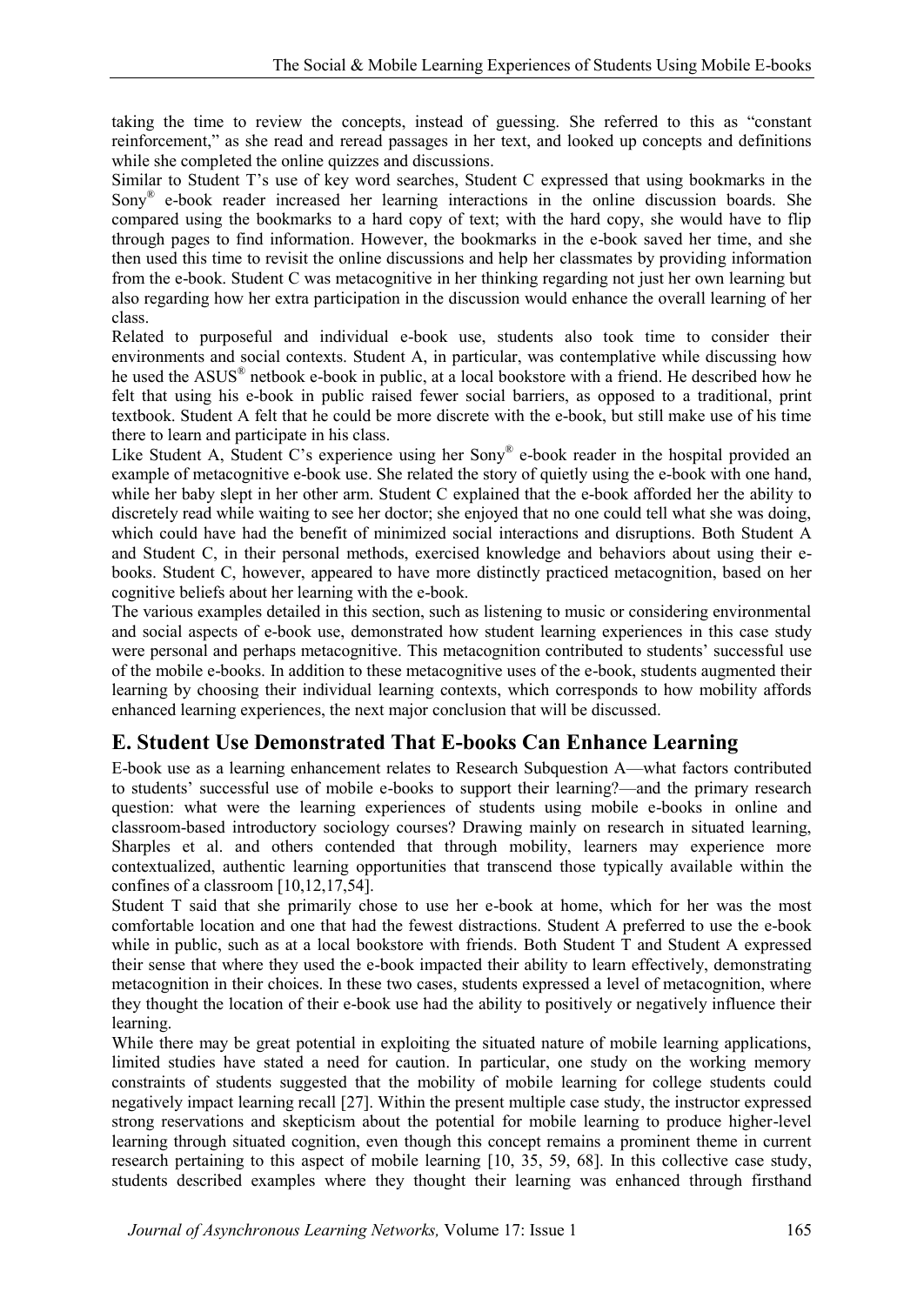observations while studying in particular environments. In particular, Student D took the suggestion of the textbook and its designers to become an amateur sociologist and observe her surroundings, to look for concrete examples of the abstractions contained within the text. Students A and R also gave examples of how this situated influence supported their learning.

Nevertheless, some students, such as Student T, raised concerns about the challenges of using the ebook in certain contexts they found distracting, like their work environments; these concerns were echoed in the instructor's interview comments. Students mentioned disruptions that caused constraints on working memory, which impacted student learning outcomes [27]. Therefore, while some students reported the learning benefits within situated learning contexts, more research is needed to explore situated learning afforded by mobile devices, and the potential of this situated learning to influence learning in both positive and negative ways. Specifically regarding the situational affordances of mobile e-books, more research is needed that focuses on how having access to all required course texts and materials on a single, portable device is unique, and, more importantly, how this mobility affects student learning.

## **F. Student and Instructor Views on the Learning Value of Social Texts Diverged**

The final major conclusion of this study pertained to the concept of a "social text," which relates to Research Subquestion C: what changes to mobile e-books do students want that would best support use of these devices for learning? Students described using their e-books in a multitude of social ways and said that they desired increased ability to be connected to their peers and to facilitate collaborative learning with their e-books, with instant messaging, discussion boards, note sharing, and comments.

Although the students all supported the use of social texts in their courses, the instructor held an opposing perspective. He expressed reservations that students openly interacting and sharing within the textbook would encourage shallow learning and proliferation of incorrect information, thus diminishing overall student learning. Related to this concern, he conveyed a desire to monitor discussions and information sharing among students. Additionally, he touted the textbook content's supremacy over information generated through student learning interactions.

However, the instructor's comments were based on hypothetical experiences. To determine whether his concerns are unfounded or not, more research is needed about instructor perspectives of more open and interactive instructional technologies, like the social e-textbook, after instructors have actually used them with students. This real-world experience would provide more authentic instructor perceptions of interactive e-books.

## **VII. E-BOOK TRANSITION UPDATE**

FSCJ planned to transition from paper-based textbooks to electronic textbooks for many of its 100 and 200-level courses by the fall 2011 semester. As part of the college's SIRIUS Academics initiative, a college course design and textbook-publishing consortium, as of fall 2012 FSCJ no longer prints and sells paper-based versions of SIRIUS Academics course textbooks. The SIRIUS Academics initiative that was originally introduced to the college in 2003, as a college quality improvement plan, was intended to reduce overall textbook costs to students and to improve the quality of student learning experiences [11]. As a measure that reduces textbook costs to students and makes college education more affordable and accessible, students receive course textbooks in an entirely electronic format that can be used online and on mobile e-book reading devices, with the current price per book set at \$48.00. The transition was actually delayed to the spring 2012 semester, due in large part to difficulties associated with establishing a single sign on process for the registering and distributing of immediate access to the e-books. The single sign on process entailed connecting the college's registration, student portal, and e-book reader software CafeScribe so that the allocation of e-book course resources was immediate and seamless with the registration process.

#### **VIII. LIMITATIONS**

This collective case study was designed to explore the mobile e-book learning experiences within its situated boundaries. The study of each student case was carried out to further the understanding of the implementation of mobile e-books at a state college that is transitioning to e-books for its in-house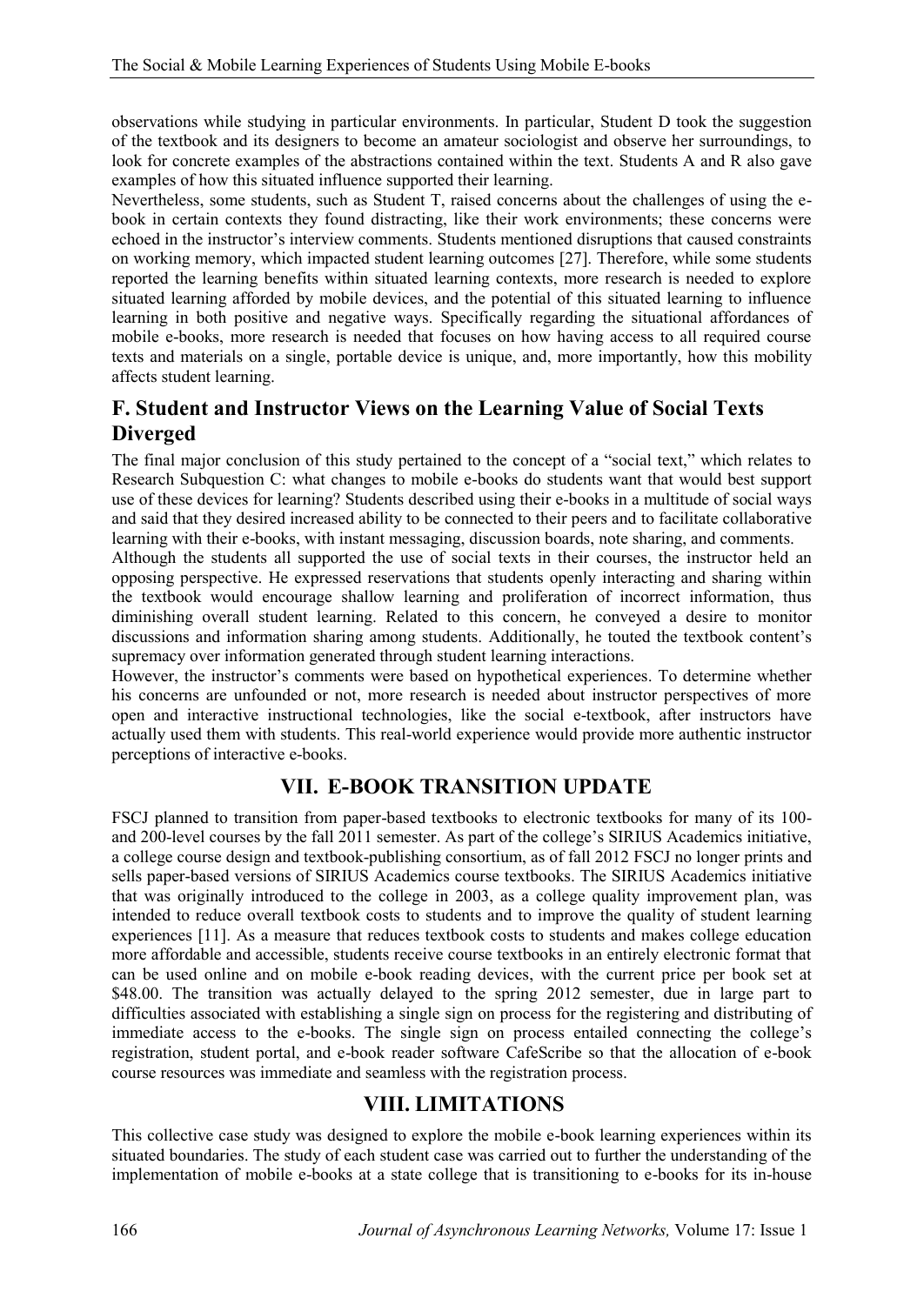published SIRIUS textbooks. The findings from this qualitative study were not intended to be generalized to other populations; rather, the purpose was to enhance understandings of the learning experiences of these students with the mobile e-books. By doing this, opportunities for further research were generated, as well as an enhanced understanding of how these students at FSCJ used ebooks for their learning.

Students who volunteered for this research self-selected into the study; therefore, there was an increased likelihood that they were already "early adopters" of technology. Additionally, most of the students that participated in the study were in their twenties. Younger students may have been more conformable with mobile technologies, due to their lifelong immersion in a world saturated with hitech devices exposure to these devices. Also, the students who did not use e-books were not studied and interviewed. This nonuser perspective may have contributed to the overall understanding of mobile e-book learning experiences within this bounded study. Future studies would also benefit from acquiring more heterogeneous subjects.

In-depth interviews with each of the students participants were conducted, open-ended question prompts designed to address their mobile e-book learning experiences. However, self-report data is not always a reliable indicator of true individual perspectives, feelings, and behaviors. Future studies on mobile e-book learning experiences will be beneficial in further enhancing the knowledgebase and educational leaders' understanding of student learning e-books.

#### **IX. FUTURE RESEARCH**

The major recommendation for further research is based on the concept of the social textbook. Within this case study, students overwhelmingly wanted to see more interactive and collaborative learning opportunities within their e-books. The instructor did not support this type of learning environment, as he felt it would diminish the students' learning depth and remove his ability to control the learning discourse. Even though this study only provides a single faculty member's perspective, more inquiries are needed to explore the potential benefits and challenges of more open and interactive learning environments that are embedded within a course context, such as electronic textbooks. Moreover, how this type of learning environment would be received and used by instructors is largely unknown at this time and needs to be examined.

## **X. ABOUT THE AUTHOR**

**Jeff S. Kissinger** is the Chief Learning Solutions Architect for Florida State College. In his position he leads the design and development team to create innovative learning solutions for diverse populations in higher education, corporate, and government contexts. Jeff has worked in many arenas of education and training including K-12, industry, and higher education. Jeff's passions are emerging instructional technologies, mobile learning, social media for learning, open learning resources, and global education issues. When he is not teaching or pondering learning, he is often found skateboarding or trying to plan a snowboard trip.

#### **XI. REFERENCES**

- 1. U. S. Government Accountability Office. 2005. *College textbooks: Enhanced offerings appear to drive recent price increases.* Washington, DC: GAO.
- 2. <http://www.gao.gov/new.items/d05806.pdf>
- 3. EDUCAUSE. 7 things you should know about the evolution of the textbook. April 3, 2012, [http://www.educause.edu/library/resources/7-things-you-should-know-about-evolution](http://www.educause.edu/library/resources/7-things-you-should-know-about-evolution-textbook)[textbook](http://www.educause.edu/library/resources/7-things-you-should-know-about-evolution-textbook)
- 4. **Brown, A.** Northwest, McGraw-Hill e-book trial garners national media coverage. March 4, 2009,<http://www.nwmissouri.edu/media/news/2009/03/090304mcgrawhill.htm>
- 5. Princeton University. E-reader pilot program at Princeton, Fall 2009. Last modified October 27, 2010,<http://www.princeton.edu/ereaderpilot/>
- 6. **Sannier, A.** Please welcome ASU's newest freshman to campus: The Kindle, *The Selfish Thought* (blog). [http://sannier.blogspot.com/2009/05/please-welcome-asu-newest-freshman](http://sannier.blogspot.com/2009/05/please-welcome-asu-newest-freshman-to.html)[to.html](http://sannier.blogspot.com/2009/05/please-welcome-asu-newest-freshman-to.html)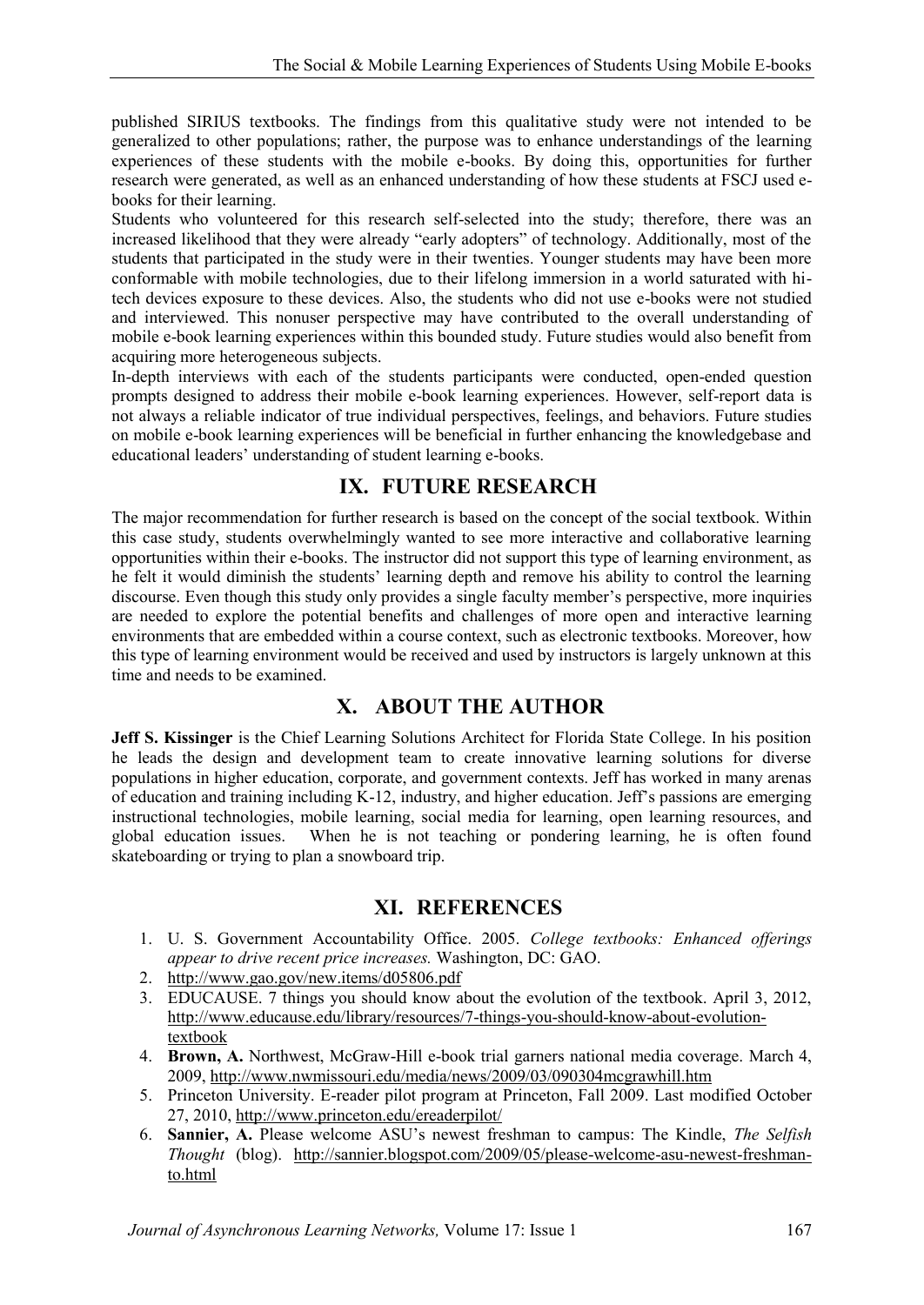- 7. **Read, B.** Northwest Missouri State U. tries e-book readers, with mixed results, *The Chronicle of Higher Education*, The Wired Campus blog). [http://chronicle.com/blogs/wiredcampus/northwest-missouri-state-u-tries-e-book-readers](http://chronicle.com/blogs/wiredcampus/northwest-missouri-state-u-tries-e-book-readers-with-mixed-results/4469)[with-mixed-results/4469](http://chronicle.com/blogs/wiredcampus/northwest-missouri-state-u-tries-e-book-readers-with-mixed-results/4469)
- 8. **Johnson, L., R. Smith, H. Willis, A. Levine, and K. Haywood.** *The 2011 horizon report*. Austin: The New Media Consortium, 2011. <http://net.educause.edu/ir/library/pdf/hr2011.pdf>
- 9. **Johnson, L., S. Adams, M. Cummins.** *The NMC horizon report: 2012 higher education edition*. 2012. Austin: The New Media Consortium. <http://net.educause.edu/ir/library/pdf/HR2012.pdf>
- 10. **Sharples, M.** Big issues in mobile learning: Report of a workshop by the kaleidoscope network of excellence mobile learning initiative. Nottingham: Learning Sciences Research Institute, 2007.
- 11. **Sharples, M., Taylor, J. and Vavoula, G**. Towards a theory of mobile learning. In *Mobile technology: The future of learning in your hands*, 58. Cape Town: mLearn, 2005. <http://www.researchinlearningtechnology.net/index.php/rlt/article/view/14406/html>
- 12. Florida State College at Jacksonville (FSCJ). About the SIRIUS Academics consortium. SIRIUS Academics.<http://www.siriusacademics.org/about>
- 13. Traxler, J. Institutional issues: Embedding and supporting. In *Mobile learning: A handbook for educators and trainers*. 175–86. London: Routledge, 2005.
- 14. **Roschelle, J.** Keynote paper: Unlocking the learning value of wireless mobile devices. *Journal of Computer Assisted Living* 19, no. 3: 260–72 (2003). doi: 10.1046/j.0266- 4909.2003.00028.x
- 15. **Leadbeater, C.** Learning about personalization: How can we put the learner at the heart of the education system? London: Department for Education and Skills, 2004..
- 16. **Plant, S.** On the mobile: The effects of mobile telephones on social and individual life. 2001. <http://classes.dma.ucla.edu/Winter03/104/docs/splant.pdf>
- 17. **Skinner, B. F.** *About behaviorism*. New York: Knopf, 1974.
- 18. **Brown, J. S., A. Collins, and P. Duguid.** "Situated cognition and the culture of learning." *Educational Researcher* 18, no. 1 (1989): 32-42.
- 19. **Greeno, J. G., A. M. Collins, and L. B. Resnick.** Cognition and learning. In *Handbook of educational psychology*, 15–46. New York: Macmillan, 1996.
- 20. **Piaget, J.** *Psychology of intelligence*. Paterson, NJ: Littlfefield, Adams, 1969.
- 21. **Eggen, P., and D. Kauchak**. *Educational psychology: Windows on classrooms*. 6th ed. Upper Saddle River, NJ: Prentice Hall, 2007.
- 22. **Patten, B., I. Arnedillo-Sánchez, and B. Tangney.** Designing collaborative constructionist and contextual applications for handheld devices: Virtual learning? *Computers & Education* 46, no. 3:294–3082006 (2006). doi: 10.1016/j.compedu.2005.11.011
- 23. **Rogers, Y., S. Price, G. Fitzpatrick, R. Fleck, E. Harris, H. Smith, C. Randell, H. Muller, C. O'Malley, and D. Stanton.** Ambient wood: Designing new forms of digital augmentation for learning outdoors. In *Proceedings of the 2004 Conference on Interaction Design and Children: Building a community*, 3–10. New York: Association for Computing Machinery (ACM), 2004.
- 24. **Zurita, G., M. Nussbaum, and M. Sharples.** Encouraging face-to-face collaborative learning through the use of handheld computers in the classroom. In *Proceedings of Mobile HCI 2003*, 193–208.Berlin: Springer-Verlag, 2003.
- 25. **Miller, G. A.** The magical number seven, plus or minus two: Some limits on your capacity for processing information. *Psychology Review* 63:81–97 (1956).
- 26. **Baddeley, A. J.** Working memory. *Science*, 255, no. 5044:556–9 (1992).
- 27. **O'Malley, C., and D. S. Fraser.** *Literature review in learning with tangible technologies*. Bristol, UK: Futurelab, 2004.
- 28. **Doolittle, P., and G. Mariano.** Working memory capacity and mobile multimedia learning environments: Individual differences in learning while mobile. *Journal of Educational Multimedia and Hypermedia* 17, no. 4:511–30 (2008).
- 29. **Sweller, J.** Cognitive load theory, learning difficulty, and instructional design. *Learning and Instruction* 4:295–312v (1994). doi: 10.1016/0959-4752(94)90003-5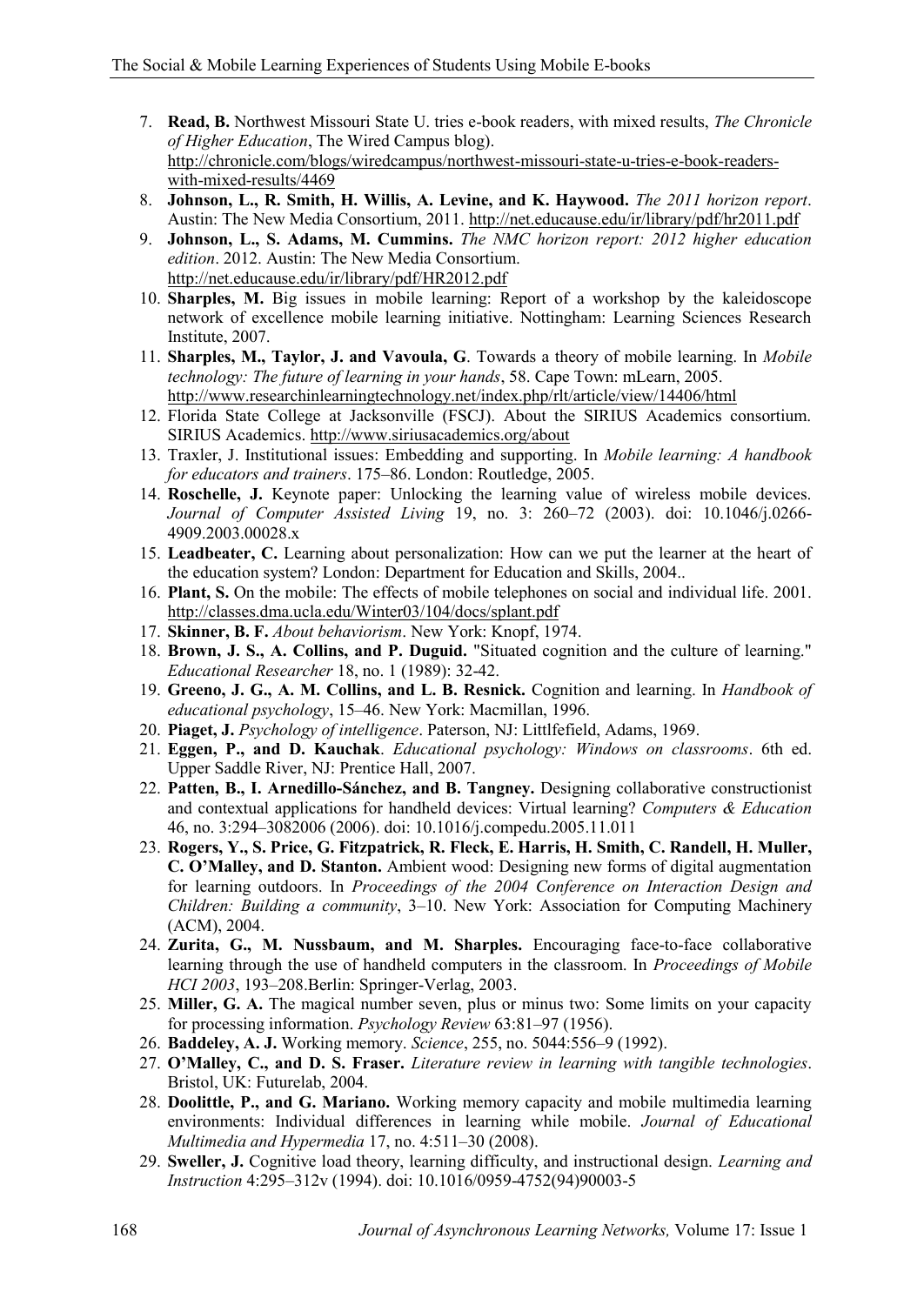- 30. **Shiffrim, R. M., and W. Schneider.** Controlled and automatic human information processing: II. Perceptual learning, automatic attending, and a general theory. *Psychological Review* 84:127–90. (1977).
- 31. **Flavell, J. H.** Metacognitive aspects of problem solving. In *The nature of intelligence*, 231– 36. Hillsdale, NJ: Lawrence Erlbaum, 1976.
- 32. **Santrock, J. W.** *Educational psychology*. 4th ed. Boston: McGraw-Hill, 2009.
- 33. **Schunk, D. H., P. R. Pintrich, and J. L. Meece.** *Motivation in education: Theory, research, and applications*. 3rd ed. Upper Saddle Ridge, NJ: Prentice Hall, 2008.
- 34. **Bandura, A**. *Social foundations of thought and action*. Greenwich, CT: JAI Press, 1986.
- 35. **Bandura, A.** *Self-efficacy: The exercise of control*. New York: Freeman, 1997.
- 36. **Waycott, J.** PDA as lifelong learning tools: An activity theory based analysis. *Learning, Media & Technology*, 30, no. 2:107–30 (2005).
- 37. **Campbell, N. K., and G. Hackett.** The effects of mathematics task performance on math self-efficacy and task interest. *Journal of Vocational Be*havior, 28:149–62 (1986).
- 38. **Wood, R. E., and E. A. Locke**. The relation of self-efficacy and grade goals to academic performance. *Educational and Psychological Measurement*, 47:1013–24 (1987).
- 39. **Compeau, D. R., and C. A. Higgins.** Computer self-efficacy: Development of a measure and initial test. *MIS Quarterly*, 19, no. 2:189–211 (1995).
- 40. **Murphy, C., D. Coover, and S. Owen.** Development and validation of the computer selfefficacy scale. *Educational and Psychological Measurement*, 49, no. 4:893–99 (1989).
- 41. **Wang, Y. S., and H. Y. Wang**. Developing and validating an instrument measuring mobile computing self-efficacy. *CyberPsychology & Behavior*, 11, no. 4:405–13 (2008).
- 42. **Atkinson, J. W.** Motivational determinants of risk-taking behavior. *Psychological Review*, 64:359–72 (1957).
- 43. **Wigfield, A., and J. S. Eccles**. Expectancy-value theory of achievement motivation. *Contemporary Educational Psychology*, 25, no. 1:68–81 (2000).
- 44. **Ryan, R. M., and E. L. Deci.** Self-determination theory and the facilitation of intrinsic motivation, social development, and well-being. *American Psychologist*, 55, no. 1:68–78 (2000).
- 45. **Engeström, Y.** Learning by expanding: An activity-theoretical approach to developmental research. Helsinki: Orienta-Konsultit Oy, 1987.
- 46. **Engeström, Y.** Expansive learning at work: Toward an activity theoretical reconceptualization. *Journal of Education and Work*, 14, no. 1: 133–56 (2001).
- 47. **Vygotsky, L. S.** *Mind and society: The development of higher mental processes*. Cambridge: Harvard University Press, 1978.
- 48. **Lave, J., and E. Wenger**. *Situated learning: Legitimate peripheral participation*. Cambridge: Cambridge University Press, 1991.
- 49. **Anderson, J. R., L. M. Reder, and H. A. Simon**. Situated learning and education. *Educational Researcher*, 25, no. 4:5–11 (1996).
- 50. **Kukulska-Hume, A., and J. Traxler**, eds. *Mobile learning: A handbook for educators and trainers*. London: Routledge, (2005).
- 51. **Ryu, H., and D. Parsons**. Designing learning activities with mobile technologies. In *Innovative mobile learning: Techniques and technologies*. Hershey, PA: Information Science Reference (IGI Global), (2009) 1–20.
- 52. **Kossen, J. S.** When e-learning becomes m-learning. *E-learning, Friday, June 1, 2001.* <http://zatz.com/computingunplugged/article/when-e-learning-becomes-m-learning/>
- 53. **Laouris, Y., and N. Eteokleous**. We need an educationally relevant definition of mobile learning. In *Mobile technology: The future of learning in your hands, mLearn 2005 book of abstracts*, 28. Cape Town: mLearn, 2005.
- 54. **Quinn, C. 2000**. mLearning: Mobile, wireless, in-your-pocket learning. *LiNE Zine*. <http://www.linezine.com/2.1/features/cqmmwiyp.htm>
- 55. **Traxler, J.** Learning in a mobile age. *International Journal of Mobile and Blended Learning*, 1, no. 1:132 (2009).